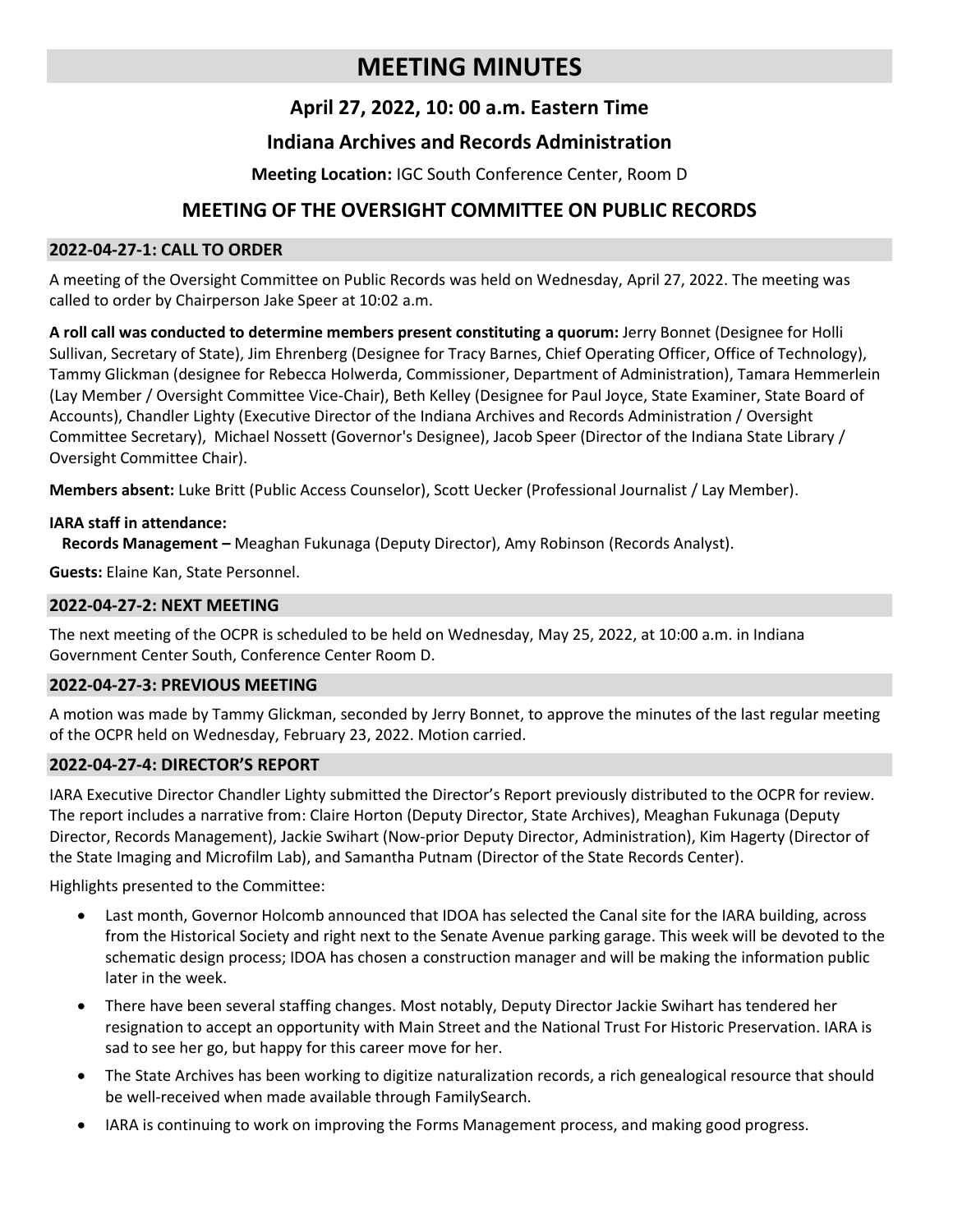#### **2022-04-27-5: OLD BUSINESS**

#### 1. **Mailbox Retention Policy**

Chandler Lighty played a brief video clip of U.S. Senators Gary Peters (MI) and Rob Portman (OH) speaking on March 15, 2022 at the Senate Committee Hearing on *Correcting the Public Record: Reforming Federal and Presidential Records Management*, to provide some context on how the federal government is also dealing with challenges surrounding the preservation of electronic records for the purposes of both transparency and history.

He then noted that a productive meeting on the direction of the Mailbox Retention Policy had occurred since the last OCPR meeting, between himself, Deputy Director Meaghan Fukunaga, Committee Member Jim Ehrenberg, and IOT director Tracy Barnes.

Elaine Kan, currently of SPD, late of IOT, explained that she started the initiative and would very much like to see it come to fruition. and took questions on possible implementation strategies for the policy.

Jerry Bonnet described internal discussions at the Secretary of State's office on email retention and balancing storage costs with retention requirements and public access requests, indicating that they are generally left with more questions than answers. He stated that a policy like this will be useful but needs to be accompanied by agency policies on good records hygiene and internal training on how to practice that. Elaine Kan said that Jerry was describing what to do on an individual level, rather than the global effect of the Mailbox Retention Policy, but there are solutions for that as well, including user-powered tagging in Microsoft Outlook. However, that ability is a licensing and cost issue; it may be something that SOS would want to discuss with IOT in the future.

Jake Speer asked about agency responsibilities in the policy; Amy Robinson explained that the basic responsibility for agencies in the policy is "follow the records retention schedule." Elaine Kan added that users do have the ability to add and remove items in their mailboxes while the mailboxes are active, and to delete records that should be preserved; however, the policy addresses the responsibilities of agencies and staff, rather than those who deviate from those responsibilities. Enforcing compliance is technologically possible, but a discussion for another day. Jim Ehrenberg concurred, stating that the policy, like all policies, relies on users to play fair and follow it.

Chandler Lighty stated that at some point when technology and budget allow, there will be a large transfer of email to the Archives, because there is a 25 year backlog of records IARA has not received yet. He added that part of the implementation of the policy will be a lot of training for agencies on how to understand and follow it.

Jake Speer asked for clarification on how the list of agency-head codes is going to work. Amy Robinson explained that the agency-head mailboxes which match up with the codes will be preserved as they existed at the time the agency-head leaves office; Elaine Kan confirmed this.

Jim Ehrenberg asked if the mailboxes will actually be maintained in IOT-owned space after a user leaves, because this is both a responsibility and possible future cost issue. Elaine Kan confirmed that this is the case, and while it is not a cost issue now because Microsoft doesn't charge extra for cloud storage, it may be in the future. She explained that the original intent of IOT staff who helped develop the policy was that IOT would indeed keep the mailboxes indefinitely, *until further retention decisions are made about them*. She noted that the policy includes language that states that the Archives will notify IOT when a mailbox has been ingested into their collection and can be returned to standard deletion cycles.

Jim stated that his major concern about the policy is what could happen if agencies don't follow it; would IOT be stuck holding, and perhaps paying for, those records forever? Deputy Director Meaghan Fukunaga said that she might have a solution to that, and suggested that the indefinite retention duty for IOT on Senior Official mailboxes could be replaced with an agreed-upon time-limit for agencies to fulfill their retention requirements, after which the mailboxes can return to standard deletion cycles. Part of this process would be IARA having the list of job codes and approaching agencies both for training, and to encourage them to submit relevant records to the State Archives. Jim stated that the 3 year retention on employee OneDrive records is probably too long for email,